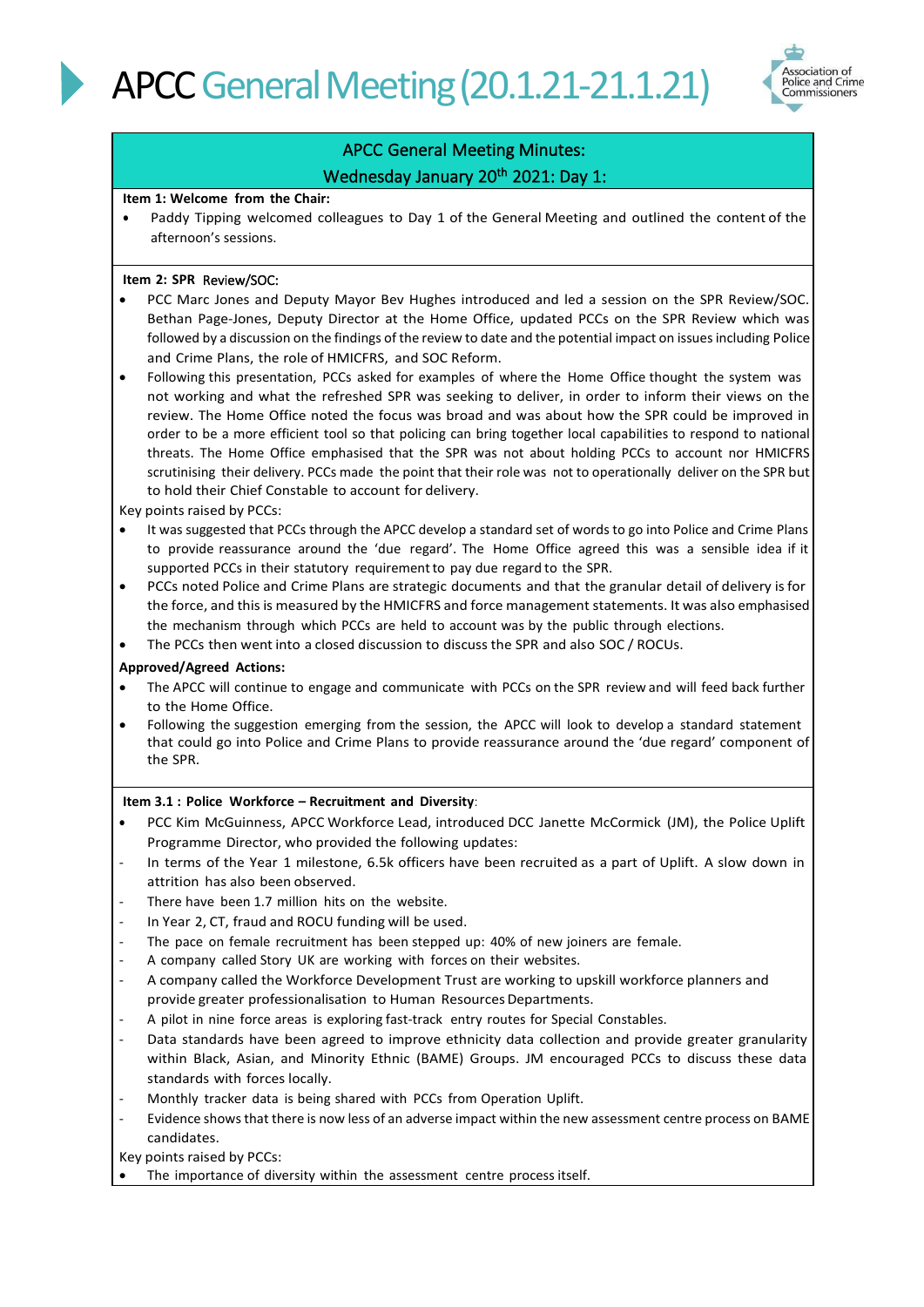# **APCC General Meeting (20.1.21-21.1.21)**



- The relevance of the report by DCC Phil Cain on [Disproportionality](https://www.npcc.police.uk/documents/NPCC%20Understanding%20Disproportionality%20in%20Police%20Complaint%20Misconduct%20Cases%20for%20BAME%20Police%20Officers%20and%20Staff%202019.pdf) in Misconduct cases in terms of creating a more inclusive workplace culture within policing.
- The need for increases in police officers to be balanced with necessary increases in police staff.
- The need for legislation to ensure that significant progress can be made on achieving greater representation of BAME communities within policing.
- JM stated that nationally growth has been observed in police staff posts.
- **Approved/Agreed Actions:**
- All PCCs to discuss with Chief Constables how data is collected locally on recruitment.

## **Item 3.2: The Police Covenant:**

• KM then provided an update on the police covenant, saying that a Shadow Board across police partners is considering where a covenant might be most useful to police officers, police staff, volunteers, and their families. PCCs have previously been consulted on what form a police covenant should take and there are likely to be further opportunities to help shape it. PCCs stated that there was support for the police covenant across the policing family.

# APCC General Meeting Minutes: Thursday January 21st 2021: Day 2:

#### **Item 1: Welcome from the Chair:**

- Paddy Tipping welcomed colleagues to Day 2 of the General Meeting.
- The minutes of the last meeting were agreed.

#### **Item 2.1: Finance and Spending Review**:

- PFCC Roger Hirst, APCC Financial Lead, updated members on the recent police Financial Settlement which was positive given the current circumstances. The government commitment to the Uplift programme was welcomed and there are early indications that the majority of PCCs are using the £15 (increase) precept flexibility. We again have a flat capital grant and a Settlement for 1 year only.
- In the recent APCC Police Grant Settlement response we:
- Welcomed the Settlement overall, emphasised that we welcome precept flexibility as we need to make our own decisions, but we would have liked to have the flexibility to spend over 2 years.
- Indicated that some forces are still stretched and that we need to address the risk of de-civilianisation; asked for the ringfenced Uplift grant of £100m to be less bureaucratic; and asked for a 3+ year arrangement next year.
- We have been working very closely with the Home Office and partners over the past year in relation to the SR process and resourcing the service. There appears to be a pause in this engagement from the Home Office for the moment but we want to keep this going and press on with preparation for the CSR and a new Funding Formula without delay. We will be pushing to keep this process going.
- Roger Hirst and Paddy Tipping have had invitations to join the new Home Office Efficiency in Policing Board which focuses on how we can share good practice in efficiency and productivity. We will send more information about this and will share the ToR with colleagues.

Key points raised by PCCs:

- Given capital grant allocations are extremely low, do PCCs all agree in terms of their core allocations. RH stated that we need to put more focus on this requirement. It was noted that a potential blocker has been that HMT cite the PCC Reserve levels.
- COVID surge funding has been received but forces continue to be stretched. Are there any plans for further surge funding or will we have to use our reserves? PCCs were urged to keep on making monthly submissions as the COVID-19 surge pot is not yet closed. The APCC are pressing the Minister for further surge funding. It was noted that the new variant is hitting younger people harder and this has an impact on officer availability. Paddy Tipping noted in the autumn £60m surge funding was allocated, £30m directly for policing and £30m to local authorities. To date there is limited evidence of local authority spending.
- Vaccinations for the police as a frontline priority were discussed. The Home Office continue to make the case for Police Officers and staff to be vaccinated once the priority groups have been vaccinated. In the meantime, we are aware some forces are being offered spare vaccines where available.

#### **Approved/Agreed Actions:**

• The APCC will share information on the Efficiency in Policing Board with PCCs including ToR.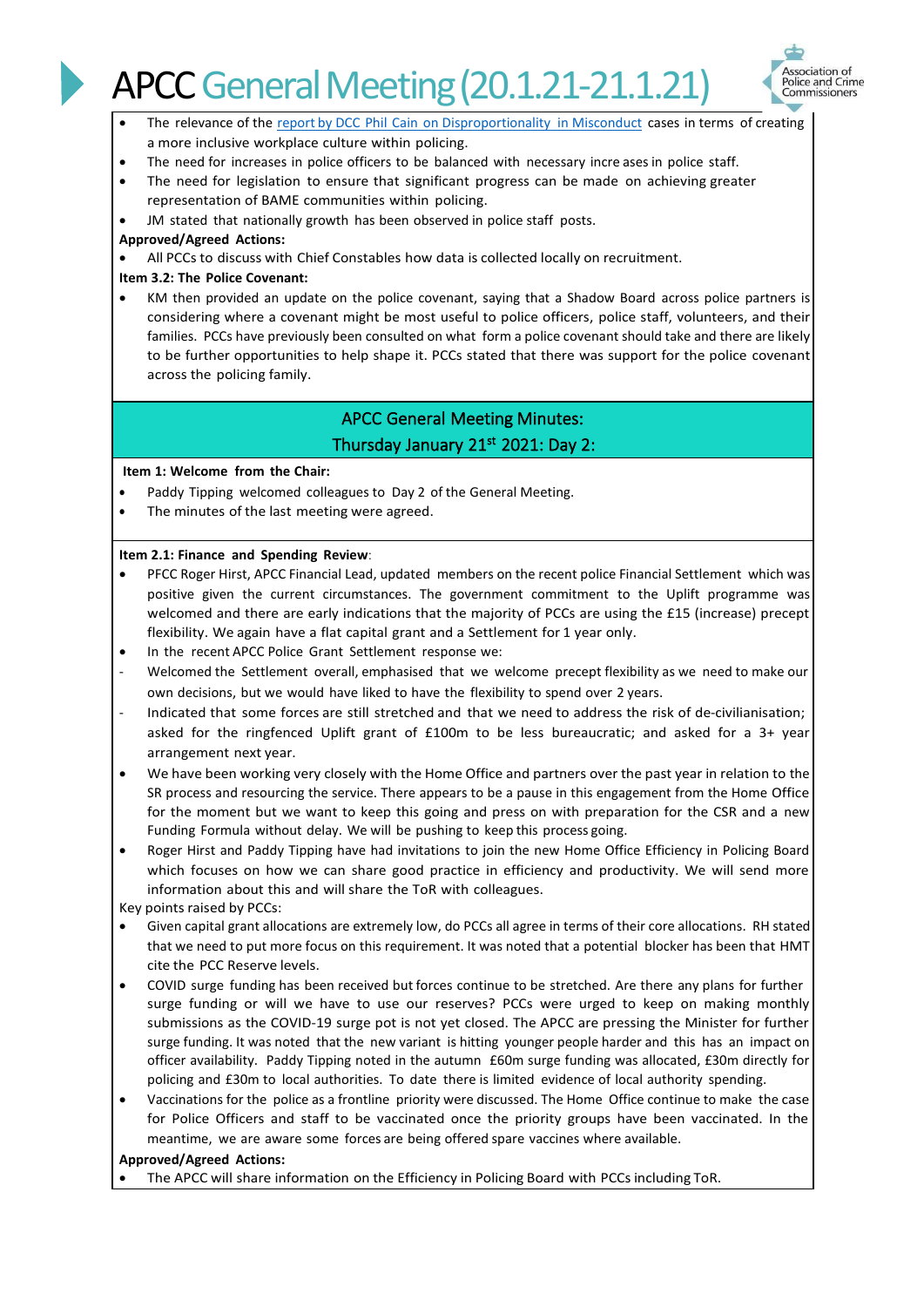# **APCC General Meeting (20.1.21-21.1.21)**



The APCC will write to PCCs asking if they had any evidence that local authorities have made finances available to work collaboratively with policing on COVID-19 surge requirements. This is with a view to writing to the MHCLG in this regard.

### **Item 2.2: Commercial Update**:

- PCC Matthew Scott highlighted the positive progress BlueLight Commercial had made in its first 6 months and commended CEO Lianne Deeming for doing a fantastic job in improving our commercial activity and achieving some early successes. He asked PCCs to be careful not to act on behalf of local suppliers both for their own protection and to ensure the integrity of any processesthey were involved in.
- Lianne Deeming said that a more detailed slide pack had been circulated to PCCs to update them on the activity BLC were undertaking and to set out its Vision, Mission and Values, so she would just highlight some specific areas of activity. Lianne said that the conditions of the Home Office grant had been met; the Company was now fully staffed, bar a final position to be filled before the end of March; and it was able to service all the category pillars. BLC had not got all the funding requested for 2021/22 but the Home Office had said that they could put in a business case for funding the commercial lifecycle model. The Customer and Fleet agreements had been sent out for signature but would be subject to a few minor changes to reflect comments received and updated versions would be issued very shortly. A further sub agreement, on contingent labour, would be the next one to be sent to PCCs and Chiefs.
- In delivering savings there would be a focus on national contracts. The initial fleet contract was expectedto deliver £3m of savings, the BP free fuel would save up to £5.5m (by tracking and monitoring that forces made full use of it) and there had been a utilities saving of £1.8m by exploiting the ccs framework. BLC had carried out a considerable amount of work on aviation looking into the commercial position on options for fleet replacement which would be covered in more detail later in the agenda. There had been work on: the national PPE stock management system; development of a social value tool; a wellbeing strategy; pensions; medical provision; and BLC had prepared a Brexit report which had assessed the potential implications of a no deal.
- Lianne said that BLC was taking over the work on savings, including the Home Office database. The anticipated total cashable savings for the three year period to end March 2021 were expected to add up to around £120m against a target of £100m. BLC would also be taking part in the coordination group that would support the work of the Home Office chaired Efficiencies in Policing Board. In addition, the Company were utilising work done by PA Consulting on shared services to look at the scope for efficiencies – HR and Vetting would be the most likely initial areas. The use of robotics to automate spend data was being trialled in several forces and work had started with APCC and NPCC on a sustainability strategy, with work initially focussed on baselining current practices.

Key points raised by PCCs:

- What work was being done on social value? Lianne explained that policing had a responsibility to ensure that all their procurement activity was conducted in a sustainable and ethical manner. BLC had developed a Supplier Social Value Action Planning Tool and was undertaking training with regional teams to develop their understanding of the core concepts of Sustainability and Social Value and how these support regional and local environmental, social, and economic objectives. BLC would also be working with the APCC on a communications strategy.
- How was the relationship between BLC and the Police ICT Company developing? Lianne said that the teams were having joint meetings every quarter to assess the savings pipeline, discuss reporting and consider how best to support each other's activity. She met regularly with Ian Bell and she and Ian joined each other's Board meetings.
- The Government was expected to announce in the budget the creation of several free ports. Lianne said she was aware of that and had experience in this area and there was work in the pipeline on it for later on.
- If, in setting the specification for police vehicles, we asked for the highest security specification then manufacturers would be likely to make that standard in vehicles more generally which might be helpful in reducing car theft. Lianne said that she would need to check how much detail had been gone into at this stage, but it could form part of the discussion once BLC had completed its work on the first 20 lots.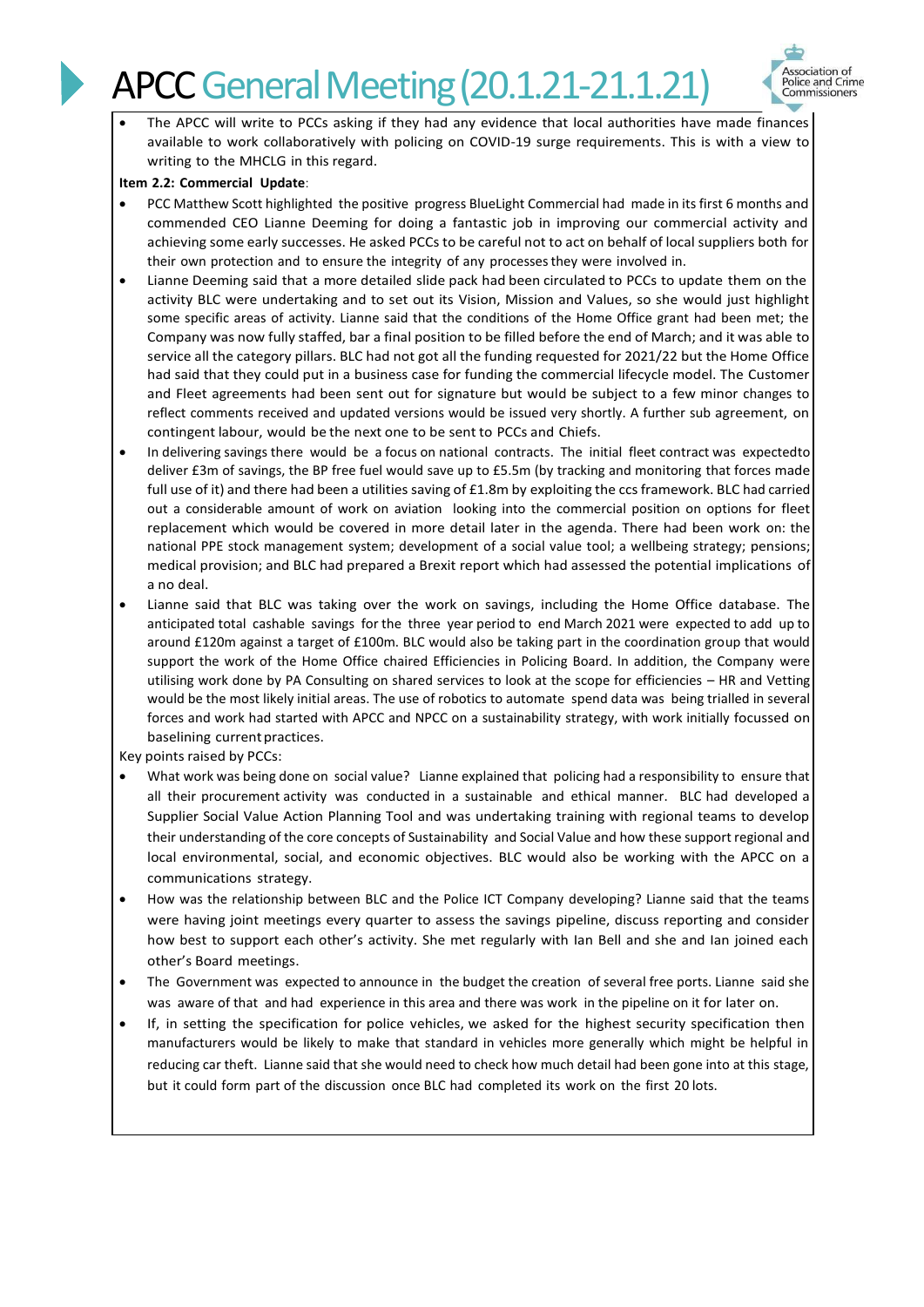



#### **Item 3: Chief Officer Pay Review**:

• PCC Kim McGuinness and PFCC Stephen Mold introduced the discussion on the recommendations of the chief officer remuneration review with an overview of the agreed recommendations of the joint review, which were commended to PCCs for discussion. The specific recommendations in respect of the pay of chief officers will not be implemented until the pay freeze ends but other recommendations not specific to pay will be implemented ahead of that.

Key points raised by PCCs:

- One PCC questioned the number of pay groups proposed by the review and suggested that four rather than three would better recognise the different size and complexity of police forces. Stephen Mold said that the steering group had given careful consideration to this issue before opting for three groups rather than four. He agreed to share the data considered by the Steering Group in arriving at their decision.
- Another PCC said they believed chief constables were already well paid in comparison to other similar public sector bodies and questioned whether they should have an increase in their pay as a result of this pay review.
- There was support for greater flexibility in exercising PCC discretion over pay.
- Consideration was given to a proposal to extend discretion to PCCs and chief officers to pay a rent allowance for a longer period of time than at present but this proposal was not supported.
- It was agreed that simplicity and clarity in respect of entitlement and flexibility in respect of conditions and allowances would be helpful to PCCs.

#### **Approved/Agreed Actions:**

• KM and SM will continue to engage closely with the Pay Review programme and keep PCCs updated on issues and developments.

## **Item 4: Keynote speech Chris Philp MP, Minister for Courts and Immigration Compliance**:

- PT welcomed the Minister to the General Meeting.
- Chris Philp thanked PCCs for their role and assistance in keeping the CJS moving during the pandemic . He noted the challenges created by the pandemic for the courts especially for jury trials. He outlined the Courts recovery plan now in place which is backed by significant investment of around £250m. He also outlined the raft of practical measures being undertaken both to increase court capacity and ensure that the courts were COVID-19 safe – including increased use of remote hearings and technology, such as the roll out of CVP, more Crown Court sitting days, and increased capacity through both Nightingale Courts and physical adaptations of the existing court estate.
- The Minister acknowledged backlogs are still significant, especially for jury trials, but emphasised that the courts were recovering. The position in the Magistrates Courts was more straightforward and disposals had been outstripping receipts for a while now. Pre-COVID-19 cases in the system were 400k. This peaked at 525k last August and was now down to 460k and by July should be down to pre -COVID-19 levels. The position in the Crown Court was much more challenging and the cases in the system had increased from 39k to 54k. It should also be noted that England and Wales were the first jurisdiction in the world to re -start jury trials. Progress is being made although there was recognition of the challenges ahead.
- The Minister was conscious that the current national lockdown will have an impact on courts recovery and he was aware of the importance of supporting victims in respect of the impact on them of the courts backlog. He referenced the additional funding now made available for DA and SV victims and the roll out of Section 28 that had helped vulnerable victims and witnesses, and he had encouraged the police and the CPS to identify those cases eligible for S28 that might benefit from it and to then make the application to the judge.
- Lastly, the Minister referenced the helpful recommencement of Video Remand Hearings during the current lockdown and recognised that this had a resource and cost impact for policing. In the longer term there was a piece of work to identify the costs and benefits and, in particular what this meant for PECS.
- David Lloyd, APCC CJ Lead, thanked the Minister for his presentation and led a Q and A session with PCCs. Key points raised by PCCs:
- PCCs asked if urgent and serious consideration is being given to more radical, short term, solutions such as changing how the system deals with some Crown Court trials, the criteria for cases being sent to trial in Crown Court and jury sizes. PCCs asked what is a reasonable length of time for a case to get to the Crown Court? We are currently looking at some cases where it could be up to 4 years?
- The Minister responded to say that the current average is 8 months for a remand case and 13 months for a bail case – courts recovery work is obviously looking to reduce these times as it progresses and the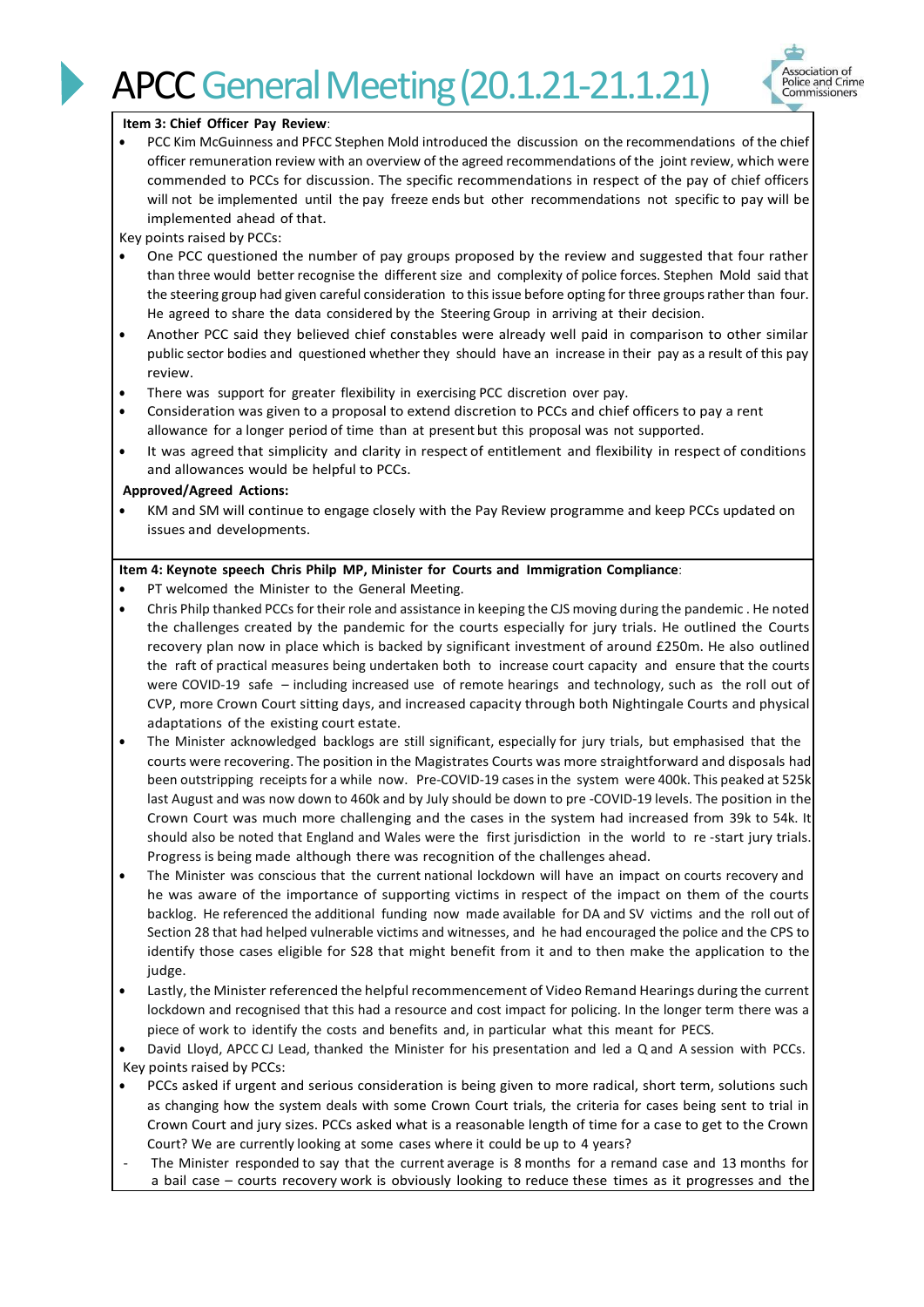

availability of sitting days will not be a constraint next year, they are also looking at longer sitting hours when the social distancing requirements are relaxed.

- Increasing sitting days is welcome and crucial, but a key underlying problem is the sheer capacity and numbers of key staff within the Courts Service itself to undertake the extra workloads, until that is fixed the 'Nightingale' approach simply will not be very effective or make the impact we want. We need more nightingale courts that hear criminal cases and therefore funding to set up temporary crown courts. PCCs asked if the Minister had considered increasing the sentencing powers for Magistrates temporarily?
- One PCC asked about issues raised at their Local Criminal Justice Board that austerity had gone too far for the HMCTS. If greater investment is made in more police officers, then you must expect that the court system will feel the impact. It was referenced that Merseyside's court staff are over-stretched and require sustained investment as does the CPS.
- The Minister referenced the recent SR and also the recent additional fundin g that had been put into courts recovery as evidence of the Government's commitment to invest in the CJS. It was confirmed that the HMCTS recovery plan included increasing the number of Nightingale Courts.
- An issue was raised with the use of Section 28 with child victims who had become adults during the delay / backlog period, as this meant that the defendant could now see the victim. This needed to be addressed.
- HMCTS confirmed that additional special measures (screens) could now be used that should address this and asked the PCC concerned to contact HMCTS about this.
- A question was asked about the use of an MOD camp to house asylum seekers in Wales and the community tensions this had created. The Minister was asked to confirm that this was temporary.
- The Minister confirmed that this was temporary and a consequence of the pandemic, but, at this stage, could not provide any indications of when it might close.
- It was acknowledged that the issues with the court backlog were already in the system prior to COVID, and that the pandemic had exacerbated them. Will there be testing in courts to enhance safety? Also victim services are coming under increased pressure as they are now holding onto cases much longer .
- The Minister responded to confirm that pre-COVID-19 the backlog number was not that high in historical terms and just before the pandemic the number of Crown Court sitting days had actually been increased, that the pre-COVID-19 SR did see an increase in investment in the CJS, and significant investment in HMCTS has been made to support the courts recovery. The courts are COVID-19 safe and safety is the number one priority and work with PHE (and PHE Wales) is occurring to ensure this. Local Authorities are running and opening up local test centres for lateral flow tests and we are encouraging court users to take a test prior to attending court where they are available. HMCTS are looking into the option of posting test kits out to court users.
- One PCC noted that in the Midlands there seems to be an imbalance in the location of Nightingale Courts with the East Midlands missing out.
- The Minister confirmed that he would be happy to look into this.
- A PFCC noted that the experience in Essex is that complex cases are still backing up. There are also difficulties in obtaining non-molestation orders which should be treated as a priority.
- The Minister acknowledged that there were complexities in running multi-hander cases and that there was work underway in HMCTS to enable more multi-handers to proceed, including physical alterations to the court estate to facilitate this. The Minister was concerned to hear about the issue with non- molestation orders and agreed to look into this.
- COVID-19 has highlighted inadequacies with old court buildings there was a question on how can we engage with HMCTS on this?
- The Minister agreed to link HMCTS officials with the APCC to provide the appropriate contacts.

# **Item 5: National Police Air Service (NPAS)**:

- PCC Mark Burns-Williamson (MBW), Chair of the NPAS National Strategic Board (NSB), introduced the session and referenced the update paper. It was noted that the NPAS NSB has been working with the NPCC Aviation Review Team on the user requirement. A direct costing model has already been discussed with NPAS regional representatives and the NPAS Board will be discussing this further on January 28<sup>th</sup>. Several governance recommendations have been agreed and work to implement them is now commencing.
- **Governance work:** PCC Dafydd Lewellyn followed by discussing the work of the new Governance Task and Finish (T&F) group, which he is chairing, which will lead on the development of a new Governance Board for wider policing aviation including NPAS. The aim is for this to be established by the summer. This group has brought together key stakeholders such as the APCC, the NPCC, West Yorkshire Combined Authority,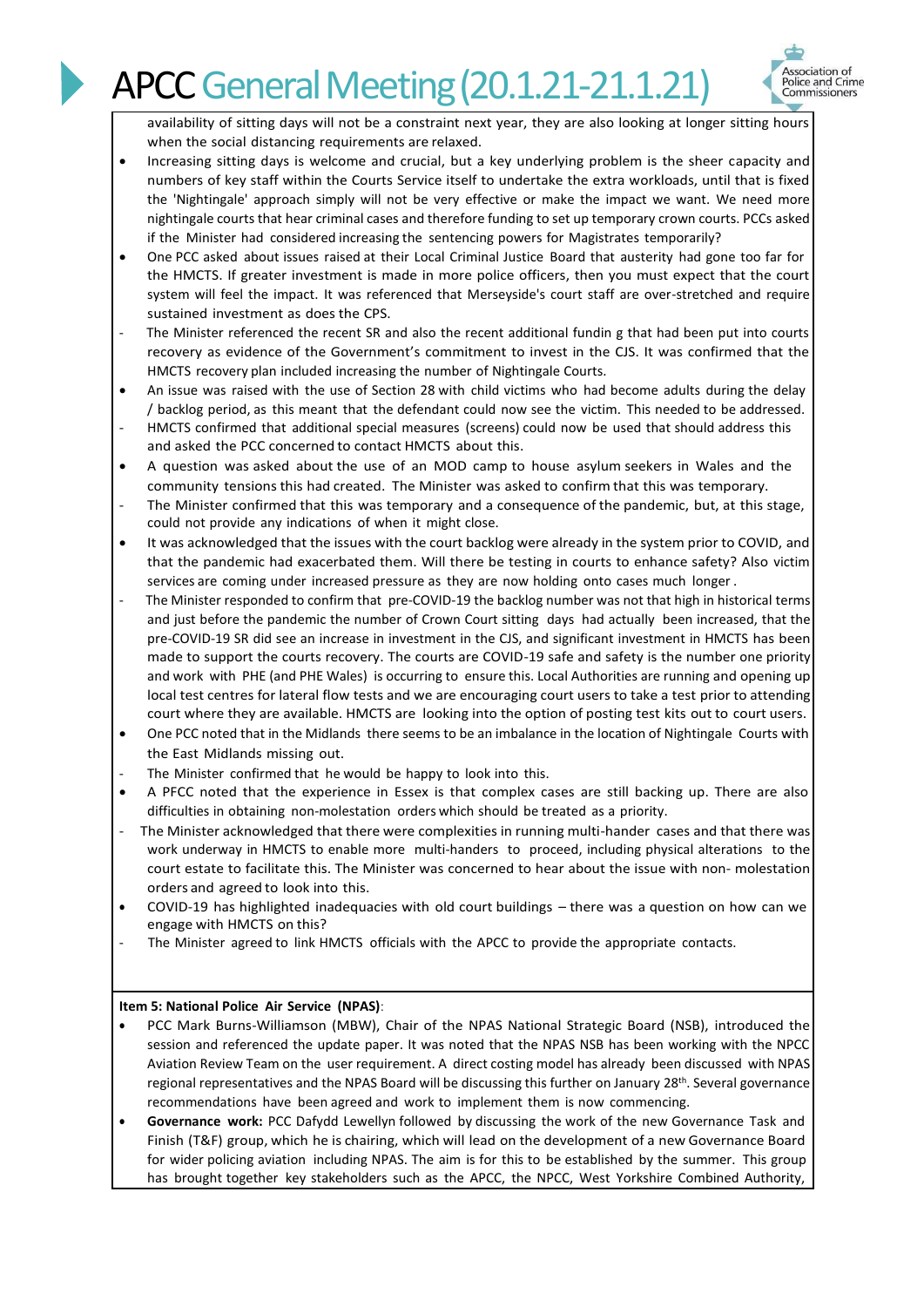# **APCC General Meeting (20.1.21-21.1.21)**



the Home Office, NPAS, Legal Services, and APACE. Recommendations had been presented to the NSB for creating a new national board, a single independent chair, and a new Section 22 agreement, which were approved. A road map and timetable to deliver these recommendations is now being developed.

- **Commercial work:** Lianne Deeming, CEO of BlueLight Commercial, presented the commercial options for the future delivery of NPAS to PCCs, covering the user requirement, service cost and market conditions. Commercial options are usually a combination of outsourcing and in-house. There are time pressures fora decision as the fleet is coming to the end of life. As well as being the subject of debate here, this issue was also discussed at the Chiefs' Council on January 20<sup>th</sup>/21<sup>st</sup>.
- Full outsourcing had been dismissed. There was a focus on the following four of the recommendations:
- Option 2: A full fleet replacement strategy with a debt financing model from within policing to provide 21 new aircraft with 19 disposals.
- Option 3: Outsourcing for London only/fleet replacement for remaining areas (7 leased new aircraft).
- Option 4: 3 large urban areas outsourced/fleet replacement for remaining areas (7 leased new aircraft).
- Option 7: 3 large urban areas outsourced/no fleet replacement for remaining areas.
- Options 3,4 and 7 meet the user requirement and will be considered at the NPAS National Strategic Board meeting on January 28th 2021. This will inform decisions about going to the market at the end of March. Key points raised by PCCs:
- PCCs discussed potential for a regional / Wales approach to NPAS rather than a national lead force model. It was felt by some that a regional approach could be better as the direct costs model moves towards this approach in the way the service is delivered.
- The Home Office holding position is national collaboration. The cost of outsourcing as opposed to insourcing was also touched upon. Costing outsourcing is quite risky so to spread the risk we would have to go to several providers and there will be a need to consider issues like redundancy.
- The North West region has had a full discussion on cost changes and the availability of aircraft and airfields and agreed it is interested in a hybrid model. The question was asked which regions are being considered? The answer was at present: London, the North West and the West Midlands.
- PCCs agreed that the current system was not cost-effective or working as well as it could. There was more work to be done. They thanked all involved for their work in developing proposals for improvements.

#### **Approved/Agreed Actions:**

• Paddy Tipping will speak to Mark Burns-Williamson and Susannah Hancock with a view to further engagement with PCCs on this key commercial issue. More information will be circulated to PCCs.

#### **Item 6: NPCC Review**:

- Martin Hewitt (MH), NPCC Chair, provided members with an update on work relating to the NPCC Operating Model, COVID-19, Race Equality and Inclusion, and the EU Exit. **NPCC Operating Model (OM):**
- The Home Office has allocated £3.2m to NPCC for the OM for 2021-22 in the Spending Review. This will enable NPCC to begin to roll out key elements of the original 3 year plan, to test these and to identify and capture benefits and learning. OM planning was discussed by Chiefs' Council with support for: a central resource for strategy; planning and performance; enhanced business capability; more structured support for coordinating committees, rather than relying on local forces; and a 'Hub and spoke' model, with centralised capacity to drive priorities and avoid duplication.
- The relationship between local, regional, and national decision making was a key issue for Chiefs, as for PCCs, and there was debate about the role for/importance of local/regional decision making.
- The NPCC is working with the APCC to develop a proposed new Partnership Oversight Board (POB). There is a need to clarify the POB's relationship with the Audit and Assurance Board (AAB) and the Performance Sub-Board (PSB), and to consult with these Boards on the draft ToR. PCC Alun Michel and PFCC Julia Mulligan, who are members of the NPCC Review Advisory Board, commented on developments, the importance of the NPCC evidencing progress and VFM to the public with the additional funding, and the importance of partners such as the APCC engaging closely with this work.
- The Chiefs debated priorities for the OM in 2021 -22 and noted the potential to support work on race equality and diversity with this funding.
- MH highlighted the importance of getting processes in place between now and April to bring people in for the OM work.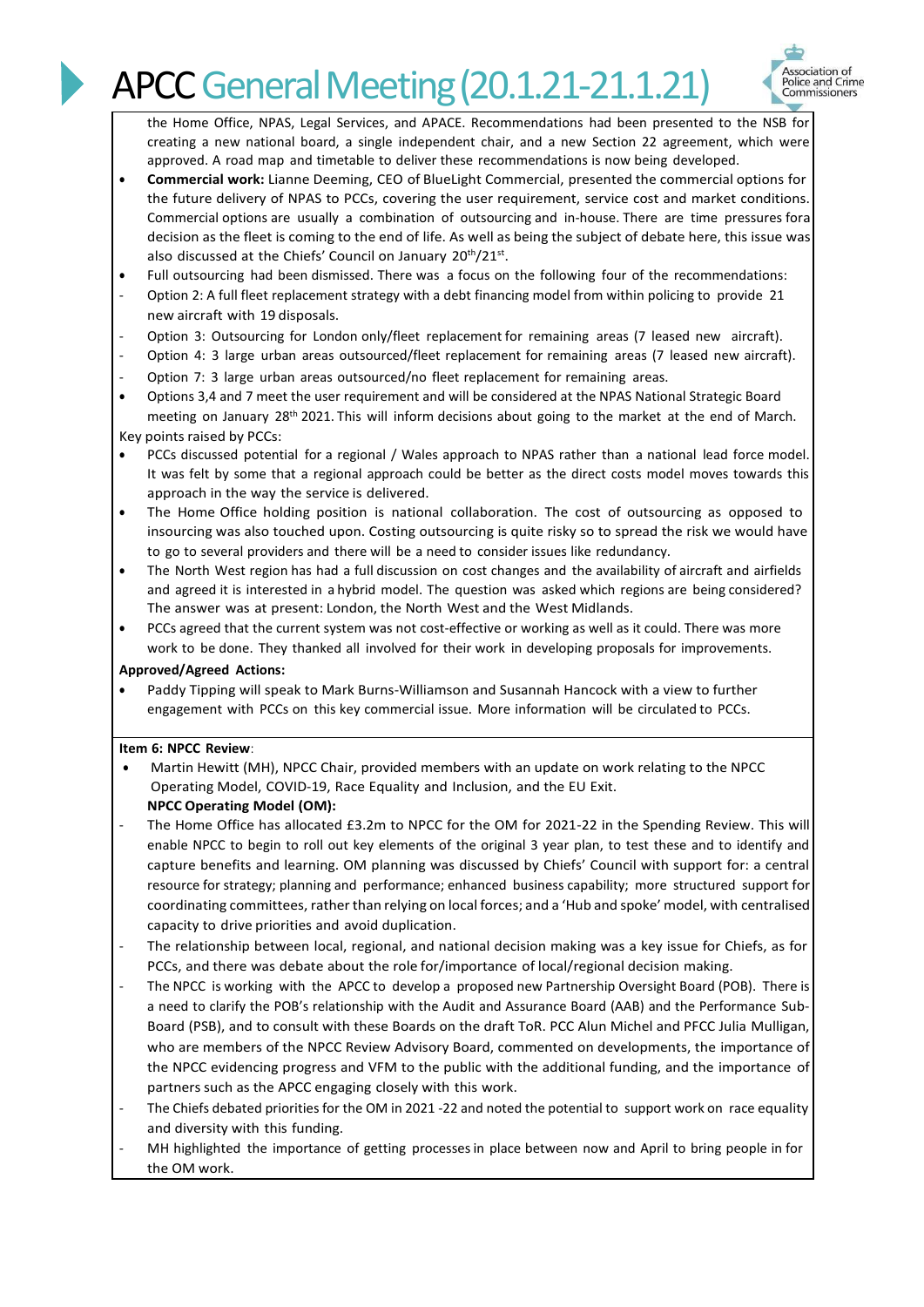

#### **COVID-19:**

- MH discussed the response of policing to COVID-19. He said that whilst the picture on COVID-19 deaths is grim, latest figures suggest there is now some plateauing in new cases. There is a new fine to deal with parties and large gatherings. He recognised the wider concerns about the numbers of police officers who were being assaulted/injured on duty and the importance of access to the vaccine for frontline officers and staff as soon as the first tranche of priority groups are immunized.
- COVID-19 rates among officers are not necessarily in line with those of the general population in force areas. The issue appears to be less about contacts with the public than about 'in office' COVID-19. The support from BLC on PPE has been good.
- There is lack of consistency on use of 'spare' vaccine. Some areas are making this available to police officers, others are not. Some local leads may need 'top cover' to feel confident in using 'spare' vaccines in this way. In areas where police officers are driving ambulances or assisting at vaccination centres, there is a particular case and need for them to be vaccinated, but there is not a consistent approach on this at present. The Home Office continue to make the case for policing to be included in the next phase of vaccine roll out once the priority groups have received their vaccines.
- MH highlighted ongoing work to prepare for the period when we emerge from the pandemic particularly with other upcoming pressures on policing – notably the G7 and COP26 meetings. **Race Equality and Inclusion:**
- This work is fundamental for legitimacy. Chiefs are agreed on the key actions and recognise that the language, narrative and governance around this work will also be critical. A lot of work had been done to ensure independent oversight that is credible with BAME communities. Further work is needed on how these oversight arrangements will work alongside NPCC governance arrangements. There is close working with the APCC and partners on this.
- **EU Exit:**
- MH was generally positive about the final EU-Exit deal from a policing perspective; it had provided the key legal instruments for policing, but these were yet to be tested in practice. There would be a need for monitoring/development of post-EU security arrangements.

Key points raised by PCCs:

- PCCs noted that £3.2m was a substantial investment over a one year period and there was a need for clarity about the priorities. Other PCCs agreed and noted that there were different arrangements in Walesto England and highlighted 3 key points:
- Existing inefficiencies within the NPCC that should be addressed.
- Progress on partnership working, but with concerns that the NPCC does not become over-dependent on Home Office funding, noting the opportunity to address this going forward.
- The importance of balancing national and regional the regional structures for Chief Constables were good and PCCs/the APCC should develop their regional engagement. Wales provided a good model of how Chief Constables and PCCs could work together to achieve real benefits e.g. All Wales on CJS.
- PCCs supported the professionalisation of Chief Constables input nationally, focussed on operational policing. However PCCs on the AAB had consistently raised serious concerns about NPCC's administration of money/resources and sought reassurance that these would be fully addressed.
- PCCs welcomed the EDI work and the option of funding from the OM 'pot'. The NPCC should own/drive action on EDI, with the independent board having a 'critical friend' role.
- In response to these questions MH:
- Agreed with PCCs that an 'Oversight Board' for EDI should be a 'critical friend', while emphasising the importance of credible, independent check and challenge.
- On partnerships, highlighted work with the APCC/PCCs to improve the join up of NPCC Coordinating Committees and APCC Portfolios, with scope in the OM funding for creating shared roles/resource.
- Assured PCCs that he was committed to sorting out long-standing AAB issues and hoped to be there for the AAB meeting in February. Dedicated, high level MPS resource was helping NPCC to address these issues (through a Chief Accountant and a risk/assurance specialist).
- Winding up the session, Paddy Tipping reflected that the APCC and NPCC had a good relationship, which enabled them to have a good discussion on points of collaboration as well as difference. He shared the anxiety about the NPCC being directly funded by the Home Office and welcomed the work to align NPCC and APCC portfolios and develop joint posts.

**Item 7: Portfolio/Business Plan Updates**: